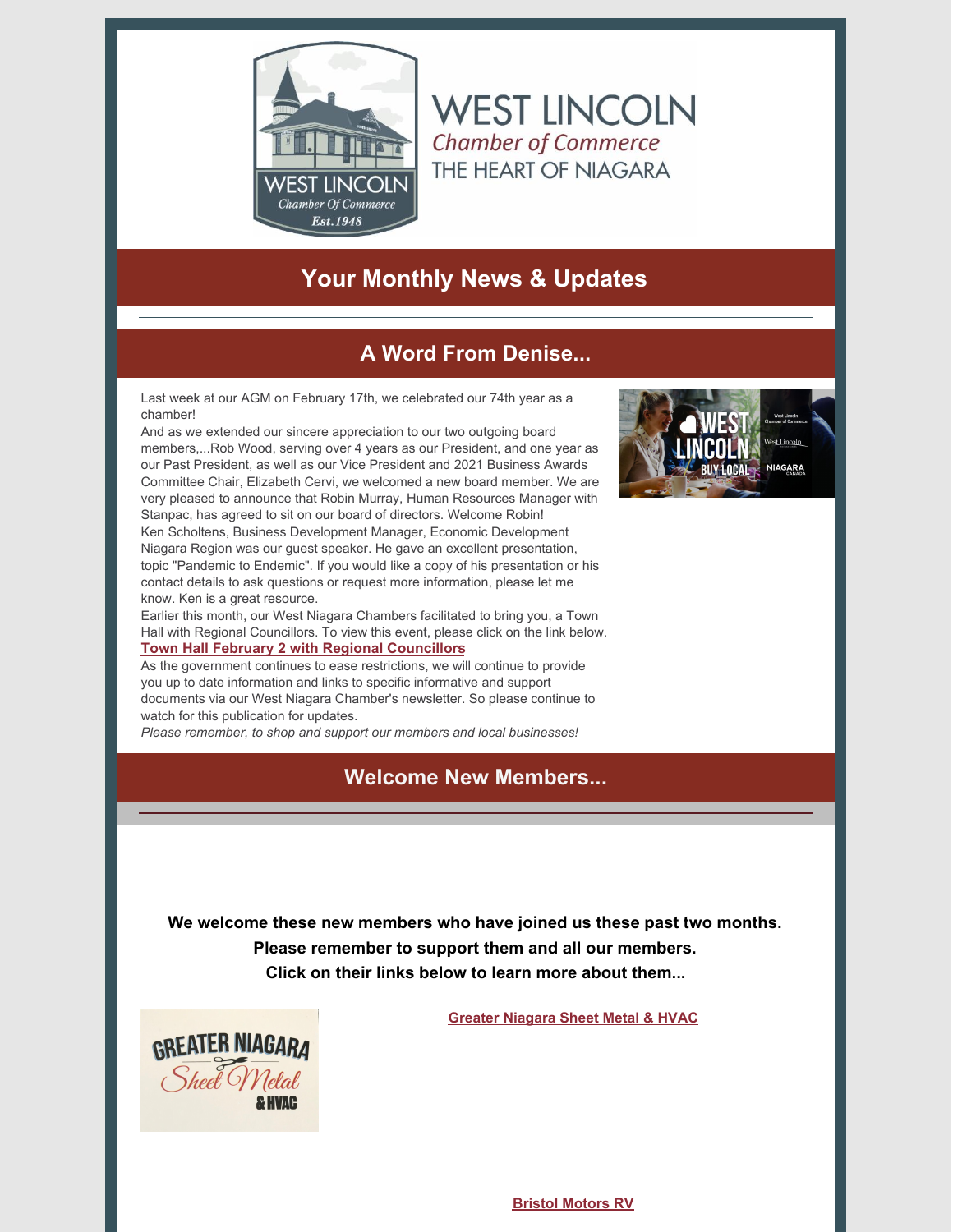



V | N E Y A R D S

 $\sqrt{\alpha}$ rth Summit a clover **VISA** Mastercard **Reserved** DISCOVER

#### **Rockway [Vineyards](https://www.westlincolnchamber.com/directory/#/action/Listing/value/10702/searchID/98490/cid/1500/id/201/Rockway-Vineyards)**

#### **North Summit [Payments](https://www.westlincolnchamber.com/directory/#/action/Listing/value/10714/searchID/98492/cid/1500/id/201/North-Summit-Payments)**

# **Member To Member**



## **Stranges & Associates Professional Accounting Services and Office Supplies**

Lou Stranges is continuing to offer this incredible deal for chamber members. *On office supplies, save 25%!!* You really don't need to go anywhere else for your office supplies, do you... 270 Station Street, Smithville. 905-957-1140



#### **Tim Hortons Smithville We're Hiring!**

We are still very busy here at our Smithville location and we want to thank the community for continuing to come by and enjoy our food and beverages.

# But we need to reach out to you…

*We are hiring*, and would appreciate your help in reaching out to more of our community, via your family, and your friends, for an opportunity to work for our wonderful organization. Priority positions available are full time, daytime. Please inquire for more details. **Visit the store or call**

**905-957-4080.** Thank you.



**Grimsby Hyundai \$1,000\* Order Bonus**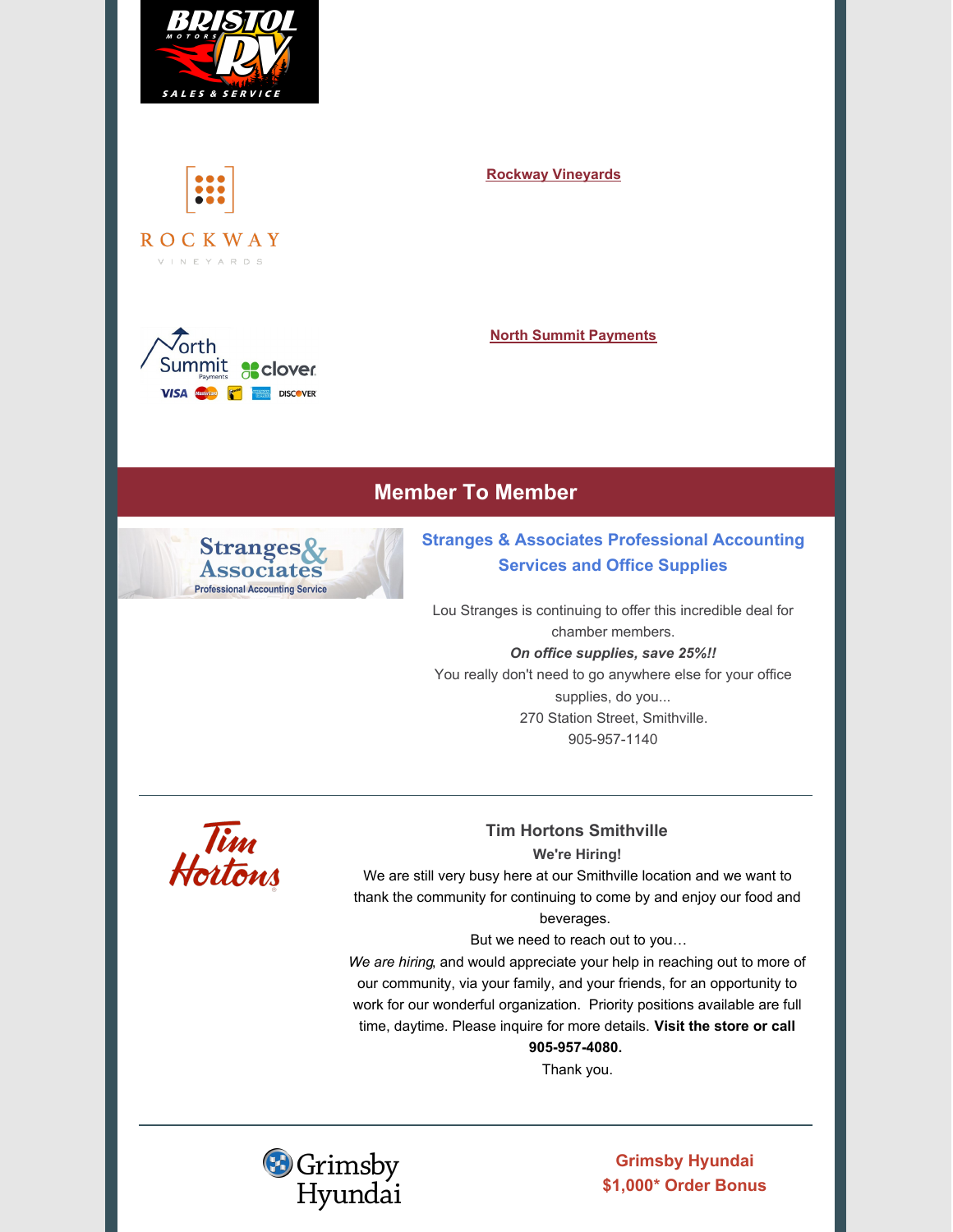

Get the vehicle you're looking for! Exclusively at Grimsby Hyundai, receive up to \$1,000\* off select new Hyundai models when you custom order through us, and **lock in your trade-in value** today. Plus, we have new inventory arriving daily and Hyundai's full model line-up available, so you can try it before you buy it! Please click on link for more details. **[Grimsby](https://utm.pag.ca/uegnY) Hyundai**



An Online Drop-In Bereavement Program **Yoga for the Grieving Heart Feburary 17th and 24th** March 10th, 17th, 24th and 31st 11am on Zoom

Join McNally House and the West Lincoln Public Library for a six-week online yoga program for those specifically grieving the loss of a loved one.

> This is a drop-in program. Attend as you wish. Visit www.mcnallyhousehospice.com to registe





### **McNally House Hospice**

Yoga for the grieving heart...

# **Chamber's Group Insurance & Affinity Partners**



'When working here helped my employee and his wife recover fully."

**Chambers Plan Employee Benefits** 

**Real benefits for** your business

For more information on Chamber Insurance, contact Jeremy Garrett with Garrett Group. [jeremy@garrettgroup.ca](mailto:jeremy@garrettgroup.ca) (905) 685-8575

> Denise Potter, Executive Director West Lincoln Chamber of Commerce 905-957-1606